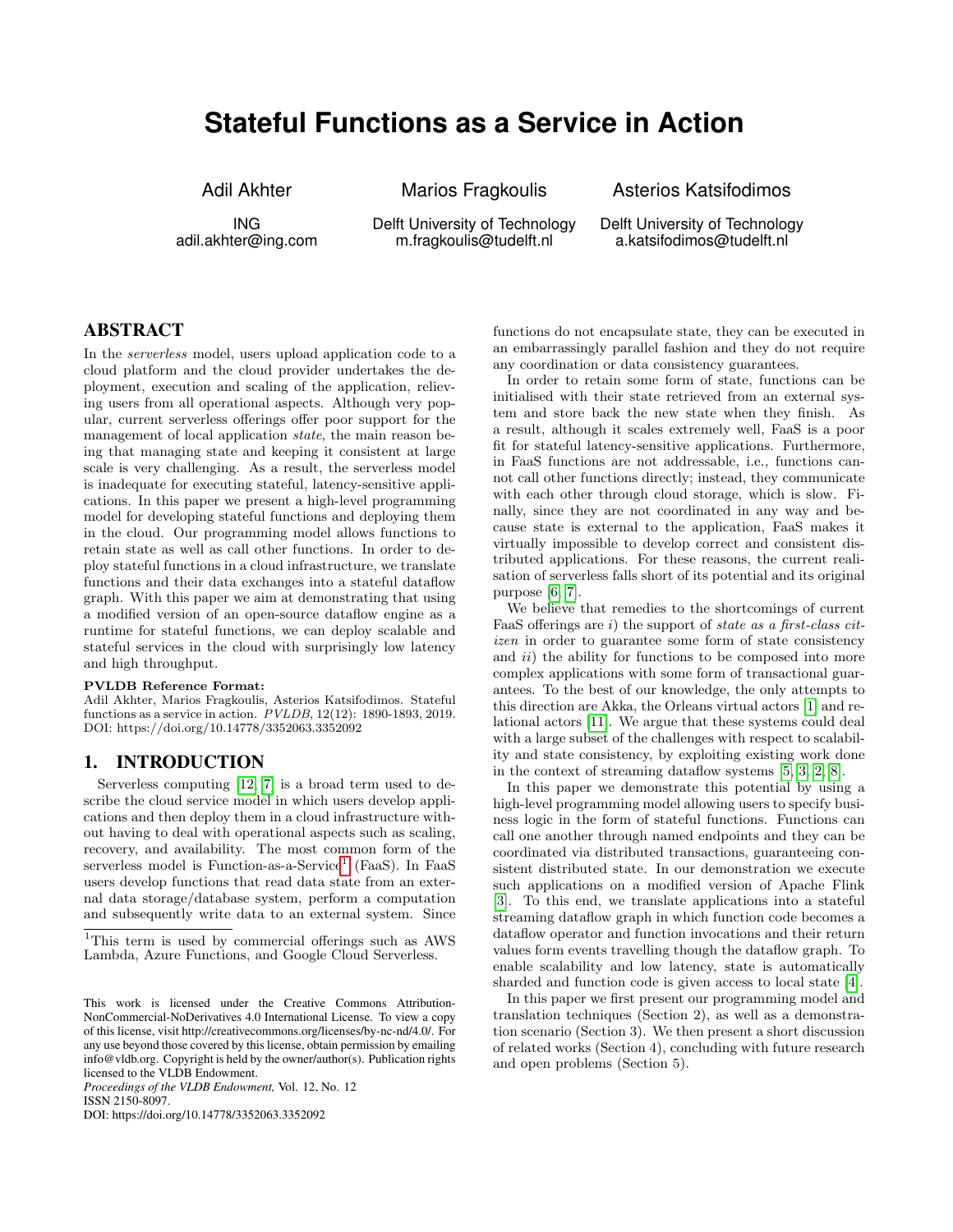```
class CreateOrderLambda extends LambdaDescriptor[OrderInitiated, OrderProcessed, OrderSummary] {
2 def internalState: ShardedState[OrderSummary] = new PersistedMap[OrderSummary]()
      3 def execute(ctx: ExecutionContext, o: OrderInitiated): OrderProcessed = {
4 transaction {
         val paymentApproved: PaymentApproved =
           6 ctx.callLambda[OrderPaymentLambda](PaymentRequested(o.orderID, o.userID, o.amount))
         internalState.update(OrderSummary(o.orderId, o, paymentApproved))
         8 OrderPlaced(o.orderID)
9 }.onFailureReturn(OrderRejected(o.orderId))<br>10 }
\begin{matrix} 10 \\ 11 \end{matrix}11 }
```
Listing 1: Function definition that includes a state object, as well as a transactional call to another function.

#### 2. STATEFUL FUNCTIONS IN THE CLOUD

We believe that stateful functions can provide the building block for high-throughput low-latency stateful applications with advanced state management requirements. A number of use cases can be supported this way. For instance, stateful microservices require low-latency response times under high load. Moreover, transaction coordination and state consistency has been a big challenge in microservices and people fall back to solutions such as SAGAs and eventual consistency. Distributed systems of stateful actors exchanging messages at scale need to be scalable and resilient to failures, while application state should remain consistent.

## 2.1 Programming model

Declaring Functions. Our declarative programming model consists of a Function and a State Scala trait. To specify a stateful function, the users of the FaaS platform extend the LambdaDescriptor trait and implement the execute method, which receives a set of parameters as input as well as an execution context. For instance, [Listing 1](#page-1-0) describes such a function namely CreateOrderLambda that outlines the creation of a new order in the system. As shown in Line [1,](#page-1-1) it extends the LambdaDescriptor trait, specifying an input (OrderInitiated) and an output (OrderProcessed). The execute method of CreateOrderLambda specifies the computation of the function when an OrderInitiated event arrives at the system.

Sharding and Paralellization Contracts. Line [2](#page-1-2) declares the type of state that the function wants to have managed by the system, namely a ShardedState map of OrderSummary. It is important to note that the compiler ensures that the author of  $O$ rderSummary class declares a  $key$ on which the state will be partitioned in the cluster. The same applies to the input type OrderInitiated. This use of explicit keys both in the inputs but also in the state, is used by the underlying runtime engine to consistently route input events of the same key to the same process. This is the only "contract" that the system and the user have to agree on, in order to guarantee parallel and elastic deployment of functions. The actual sharding of state and parallelization of functions is taken over by the backend system.

Remote Function Calls. Our programming model provides primitives to manage and execute computational effects in a scalable and fault-tolerant manner. It facilitates high-level abstractions to declaratively specify control-flows, i.e., the interactions with the other functions and coordination among them as if the code is going to be executed in a local context. For instance, Line [6](#page-1-3) calls the function OrderPaymentLambda with the PaymentRequested event that consists of a specific order id of a specified user and the total amount. This call returns with the status of the payment approval. The subsequent lines update the internal state with a new OrderSummary and complete the computation with OrderPlaced.

Transactional Workflow Execution. Line [4](#page-1-4) begins a separate branch of the code which is meant to execute functions in a transactional manner. The implicit contract between the system and the user is that if one of the external function calls or access to a local state fails for any reason, we rollback all the changes that have resulted from all function calls within the transaction branch. For instance, if the local update to the internalState has failed in Line [7,](#page-1-5) the effects of the function call to the OrderPaymentLambda in the line above will be rolled back and we complete the execution of CreateOrderLambda with OrderRejected.

#### 2.2 State Management at Scale

Deploying stateful functions in the cloud brings forward very challenging operational issues such as automatic elasticity and failure recovery. First, state has to be partitioned or replicated across the running instances of a function and input events should be routed to the correct partition in a deterministic manner. Second, scale-out actions require sharding a state partition even further, while scale-in actions entail merging multiple state partitions into one. Third, recovering a function instance with partitioned state entails keeping a snapshot of this state in a way that constitutes a global consistent snapshot of the application's state at a specific point in time when combined with the rest snapshots of partitioned state. When a failure strikes, the latest snapshot of a function's partitioned state together with the function's code can instantiate a new function instance that requests and re-processes all events from the latest checkpoint. These challenges are well known to the stream processing literature. Hence, we can benefit from years of prior research if we map stateful functions into a stream processing topology and deploy it on a streaming dataflow engine.

#### 2.3 From Functions to Dataflows

Our intermediate representation (IR) is a directed graph which can contain cycles. We depict one of these graphs in [Figure 2,](#page-3-10) where we show how a set of three functions and their invocations result into a cyclic dataflow graph with operators, and edges. The diamonds connecting the edges represent the types of events (parameters or returned values) sent from one function to another. The translation from our IR to a streaming dataflow is quite straightforward.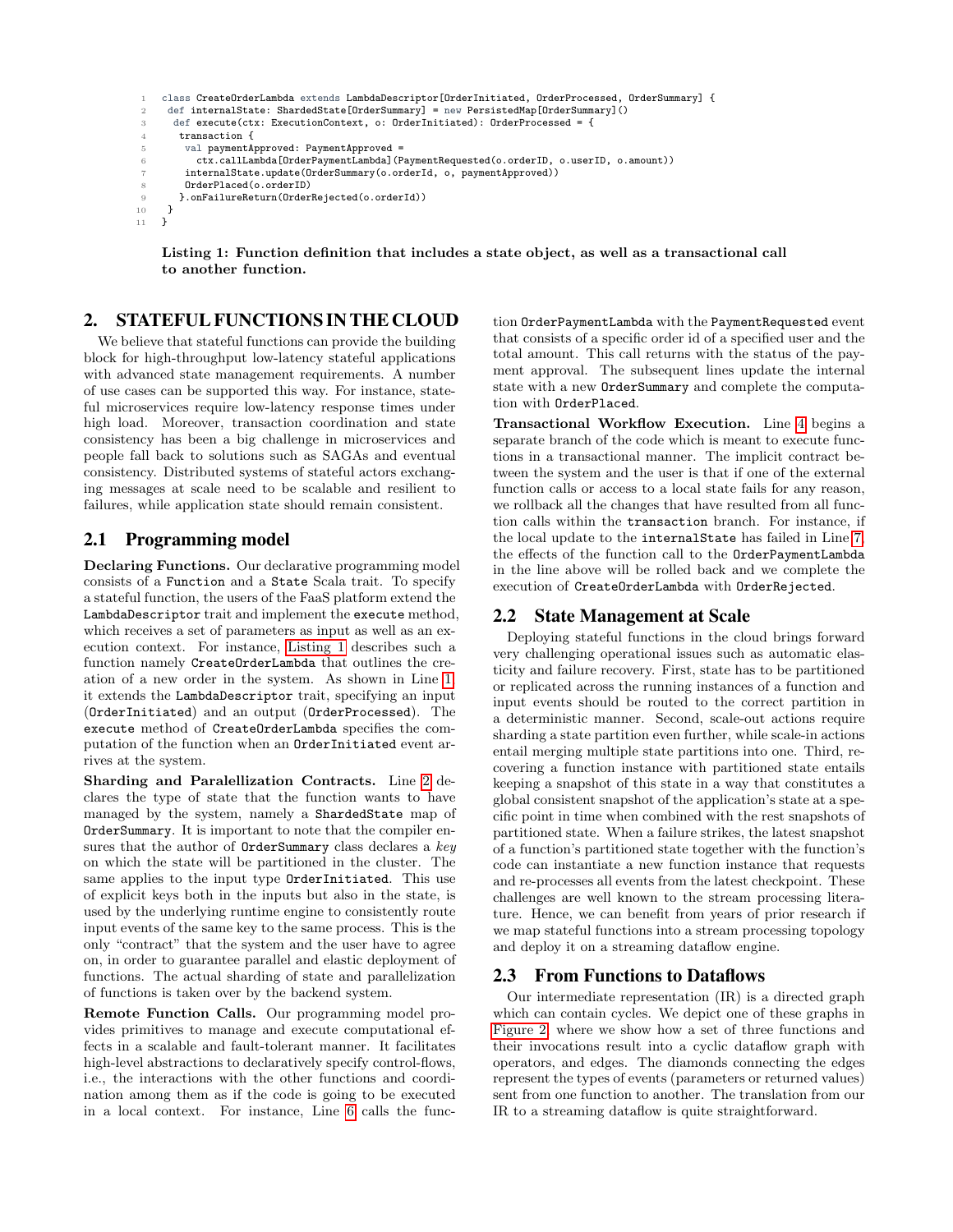

<span id="page-2-0"></span>Figure 1: Overview of the overall system architecture. Functions are embedded inside dataflow operators, events become dataflow events. All inputs or outputs are persisted in a event broker/queue to be used for fault tolerance in case of failures.

Functions  $\rightarrow$  Dataflow Operators. Functions with a single input and output event type and destination are simply translated into a dataflow operator.

Function State  $\rightarrow$  Operator State. Each annotated managed state becomes the state of a stateful operator in the dataflow graph. Our macro-based static analyzer makes sure that only functions of a given context can read or write on a given state.

Data Dependencies  $\rightarrow$  Dataflow Edges. Edges in the dataflow represent data dependencies among functions, i.e., for an event to be directed from one function to another and a response to come back, the two dataflow operators are connected with an edge encoding the type of events that this edge carries.

 $AND-nodes \rightarrow Transaction Coordination$ . The AND nodes in our IR represent a transactional constraint: for the execution of CreateOrderLambda to complete, it has to receive success events from the other functions pointing to that AND node. We implement transaction processing functionality via events that travel through the dataflow graph between operators. When any function call fails, the calling operator instructs all the transaction participants to rollback their changes.

Function Orchestration. Special care has to be taken when a function depends on multiple input events that possibly come from different functions. In that case, the dataflow operator hosting that function needs to buffer events (e.g., in a window operator) and trigger the execution of the function as soon as all events are gathered together.

Handling External Requests. As seen in [Figure 1,](#page-2-0) functions can be invoked via a gateway service. All request events enter a persistent event queue or broker (e.g. Kafka or RabbitMQ) and those requests are then processed by the dataflow operators in the system. Every incoming invocation of a function (via events) goes through a persistent queue for resilience reasons. The underlying streaming dataflow system needs to be able to replay certain parts of a stream in order to be able to perform fault tolerance

with consistent state, debugging, and exactly-once processing guarantees [\[2\]](#page-3-7). Output events are also directed to a queue where they can be read and sent back to the invoker.

#### 3. DEMONSTRATION SCENARIO

Demonstration Use-case. To showcase stateful functions we plan to use a real-world scenario of a set of stateful services dealing with orders, payments and stock management. The application use-case simply receives a request for filing an order. The order service then needs to reserve the credit of a given user with the amount required for the order, while making sure that it also reserves a certain stock. When both the stock and credit have been secured, the order service replies with a message to the user invoking that order request.

Part 1: Authoring Stateful Functions. In the first part, we give the attendants the opportunity to use our programming model and abstractions to specify several stateful lambdas declaratively. The implementation of our realworld scenario can serve as a basis to modify or extend during the demonstration. The compiled functions forming a logical dataflow graph can be interactively visualised at compile time from our static analyzer, as shown in Figure [2.](#page-3-10)

Part 2: Executing Functions as Dataflows. In the second part, we focus on the runtime of the system. We show how we can interpret and execute the logical dataflow graph and how it can be executed and debugged in a local environment on a single node. We then show how stateful functions translate into concrete Apache Flink jobs.

Part 3: Debugging Functions. In the third part, we allow users to replay input event queues and debug their functions with time-travel debugging.

Part 4: Scaling and Elasticity. Finally, we demonstrate executing a dataflow graph in a cloud infrastructure. We focus on several key system aspects such as the partitioning of the state, data-parallel execution of the stateful functions, transactional processing, etc. The attendants will have the opportunity to submit massive amounts of requests via a scalable request generator and follow how the system reveals possible bottlenecks and how it responds to pressure by dynamic re-scaling.

#### 4. RELATED WORK

Our work is related to serverless computing and FaaS offerings, high-level programming models for stateful streaming dataflow graphs, and streaming transactions.

Serverless Computing and FaaS. We described FaaS, the current state of serverless computing offerings, in the introduction. Closest to our rationale is another flavour of serverless computing, Microsoft Azure's Service Fabric Mesh. According to the documentation, this is a platform for authoring and executing microservices that provides a managed service which includes state management, automatic scaling, distributed transaction, and failure recovery among others. Although going through the documentation for details is difficult, we believe that the ideas presented in this paper can be used to build a backend for executing service fabric microservices. Our programming model is meant to complement models such as the Azure Functions or Amazon's AWS Lambda.